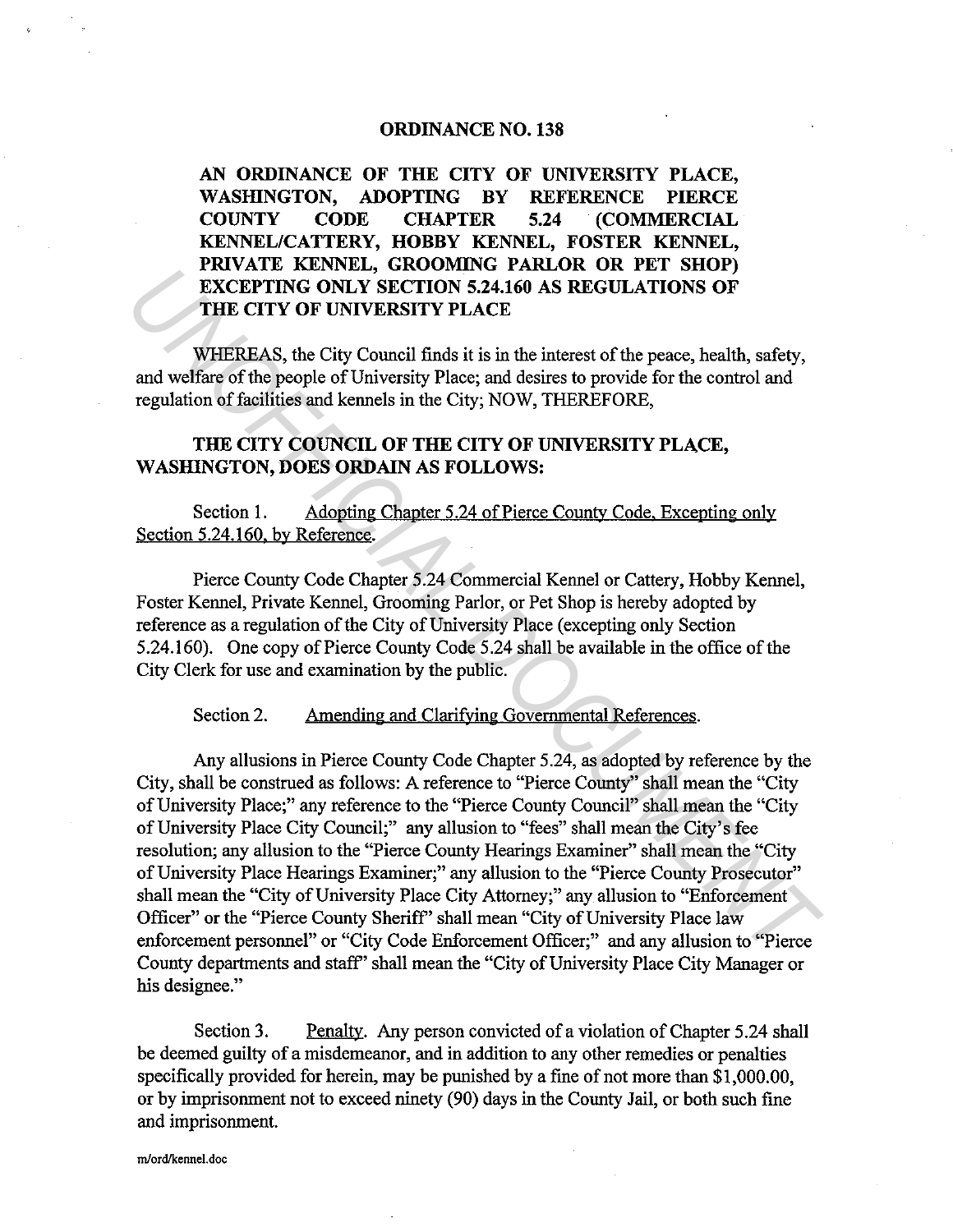Section 4. Severability.

If any section, sentence, clause or phrase of this ordinance shall be held to be invalid or unconstitutional by a court of competent jurisdiction, such invalidity or unconstitutionality shall not affect the validity or constitutionality of any other section, sentence, clause or phrase of this Ordinance.

Section 5. Publication and Effective Date.

A summary of this Ordinance consisting of its title shall be published in the official newspaper of the City. This Ordinance shall be effective five (5) days after its publication. Senience, clause of plasse of this Ordinance.<br>
Section 5. Publication and Effective Date.<br>
The algorithment consisting of its title shall be published in the<br>
official newspape of the City. This Ordinance shall be effectiv

**PASSED BY THE CITY COUNCIL ON MARCH 10, 1997.** 

Linda Bird, Mayor

**ATTEST:** 

Susan Matthew, City Clerk

**PPROVED AS TO FORM:** 

**Effective Date:** 

**3/12/97 3/17/97**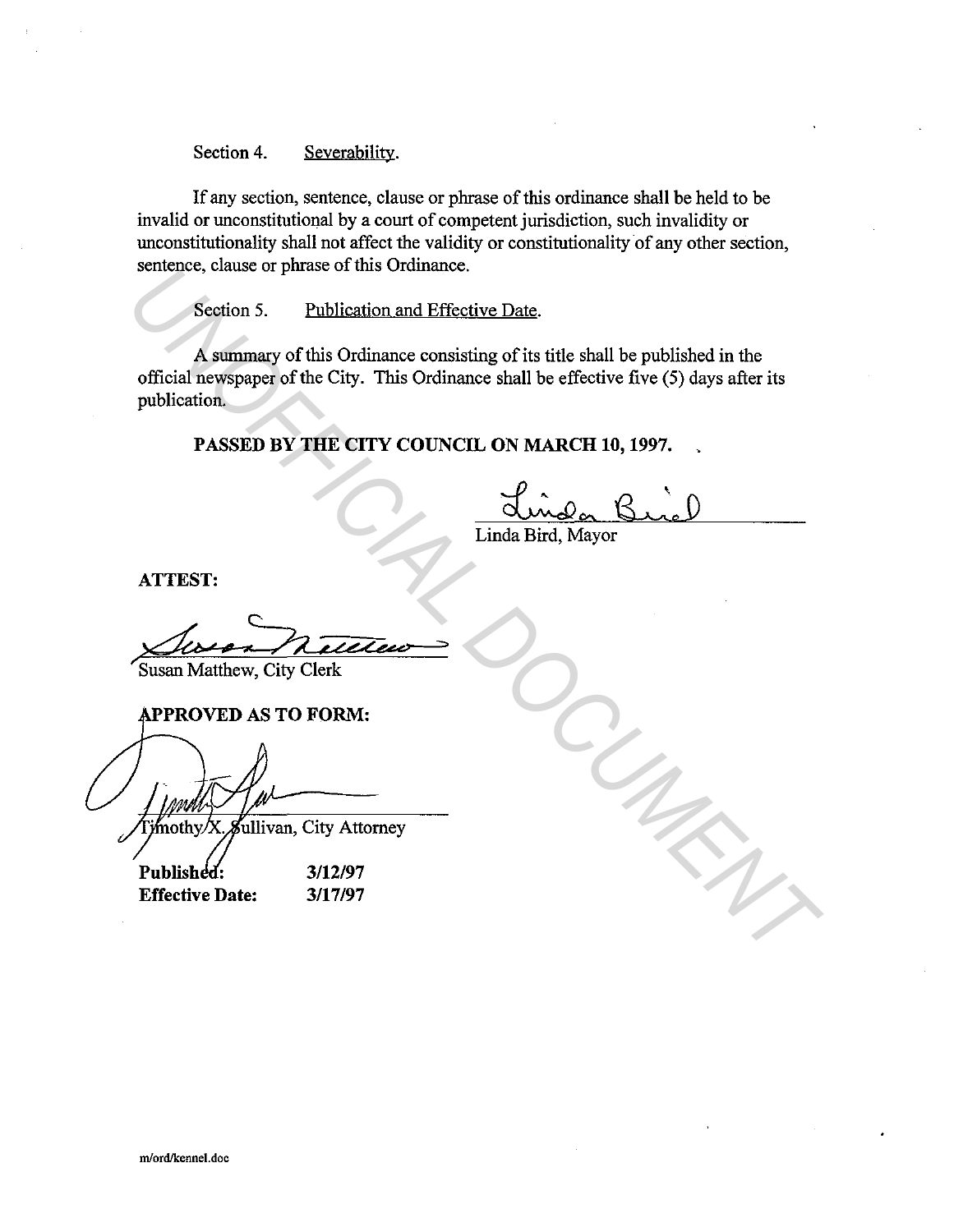## Chapter 5.24

# COMMERCIAL KENNEL OR CATTERY, HOBBY KENNEL, FOSTER KENNEL, PRIVATE KENNEL, GROOMING PARLOR, OR PET SHOP

# Sections:

| Exemption.<br>5.24.015<br>Definitions.<br>5.24.020<br>License Requirement.<br>5.24.030<br>Application.<br>5.24.040<br><b>Tees.</b><br>5.24.050<br>License.<br>5.24.060<br>Director - Power & Duties.<br>5.24.070<br>Advertising Limitations.<br>5.24.080<br>License Expiration.<br>5.24,090<br>License Renewal.<br>5.24.100<br>License Suspension and Revocation.<br>5.24.110<br>Appeal of License Suspension or Revecation.<br>Inspection.<br>5.24.130<br>Impoundment.<br>5.24.140 | 5.24.010 | <b>Purpose.</b> |
|-------------------------------------------------------------------------------------------------------------------------------------------------------------------------------------------------------------------------------------------------------------------------------------------------------------------------------------------------------------------------------------------------------------------------------------------------------------------------------------|----------|-----------------|
|                                                                                                                                                                                                                                                                                                                                                                                                                                                                                     |          |                 |
|                                                                                                                                                                                                                                                                                                                                                                                                                                                                                     |          |                 |
|                                                                                                                                                                                                                                                                                                                                                                                                                                                                                     |          |                 |
|                                                                                                                                                                                                                                                                                                                                                                                                                                                                                     |          |                 |
|                                                                                                                                                                                                                                                                                                                                                                                                                                                                                     |          |                 |
|                                                                                                                                                                                                                                                                                                                                                                                                                                                                                     |          |                 |
|                                                                                                                                                                                                                                                                                                                                                                                                                                                                                     |          |                 |
|                                                                                                                                                                                                                                                                                                                                                                                                                                                                                     |          |                 |
|                                                                                                                                                                                                                                                                                                                                                                                                                                                                                     |          |                 |
|                                                                                                                                                                                                                                                                                                                                                                                                                                                                                     |          |                 |
|                                                                                                                                                                                                                                                                                                                                                                                                                                                                                     |          |                 |
|                                                                                                                                                                                                                                                                                                                                                                                                                                                                                     | 5.24.120 |                 |
|                                                                                                                                                                                                                                                                                                                                                                                                                                                                                     |          |                 |
|                                                                                                                                                                                                                                                                                                                                                                                                                                                                                     |          |                 |
|                                                                                                                                                                                                                                                                                                                                                                                                                                                                                     | 5.24.150 | Civil Remedy.   |
| Criminal Penalty.<br>5.24.160                                                                                                                                                                                                                                                                                                                                                                                                                                                       |          |                 |
| Compliance.<br>5.24.170                                                                                                                                                                                                                                                                                                                                                                                                                                                             |          |                 |

## 5.24.010 Purpose.

This Chapter is necessary to the peace, health, safety, and welfare of the people in Pierce County and has as its purpose to provide for the humane care and treatment of animals; to provide for the control and regulation of facilities and kennels; to prevent nuisances; and to prevent endangerment of the health and. safety of the public. (Ord. 89-142 § 2 (part), 1989)

# 5.24.015 Exemption.

The provisions of this Chapter shall not apply to any facility which is owned, operated, or maintained by any city, county, state, or the federal government for the purpose of maintaining or possessing dogs. (Ord. 95-151S § 1 (part), 1996)

#### 5.24.020 Definitions.

- "Adult dog" and "Adult cat" means any dog or cat past Α. the age of seven months.
- "Animal" means any live vertebrate creature, domestic or в. wild.
- $\mathbf{C}_{\bullet}$ "Animal Shelter" means any facility operated by the Humane Society for Tacoma and Pierce County or its authorized agents, for the purpose of impounding or caring for animals held under the authority of this Chapter or of state law.
- "Commercial Kennel or Cattery" means any premises D. wherein a person(s) engages in the business of boarding, breeding, letting for hire, selling, bartering, or giving away dogs and/or cats. All dogs and/or cats over the age of seven months shall be included as part of the kennel for payment of fees.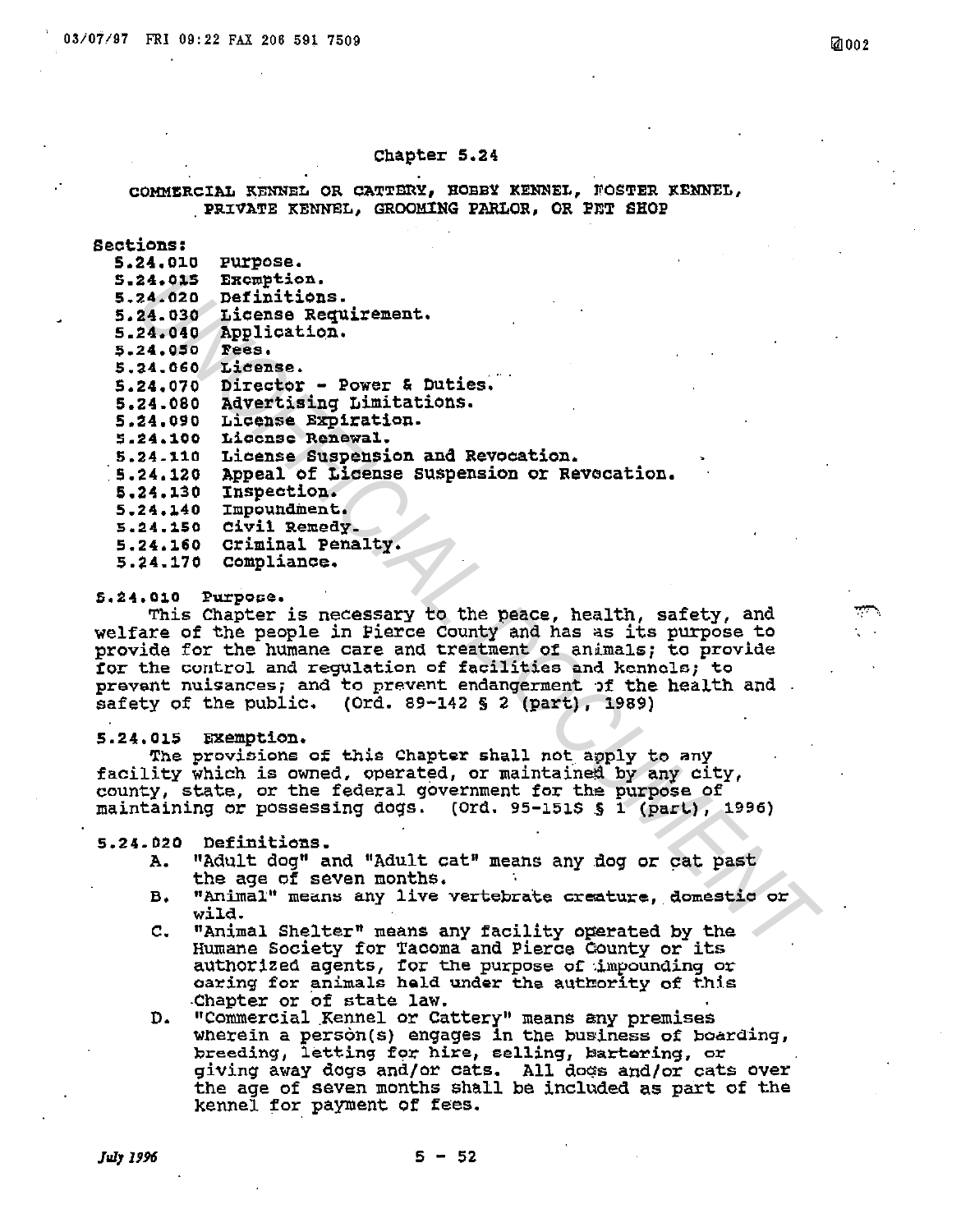- "Enforcement Agency" means the Pierce County Sheriff's E. Office, the Humane Society for Tacoma and Pierce County, Or such organization as designated by ordinance of the Pierce County Council.
- "Enforcement Officer" means any Pierce County Sheriff or F. deputized employee of the Humane Society for Tacoma and Pierce County designated to enforce the provisions of this title.
- "Foster Shelter/Kennel/Cattery" means any premises where  $G_{\pm}$ at least six or more adult dogs and/or cats are kept and a person(s) provides temporary housing and care of owner released dogs/cats for the purpose of placing them into a permanent home.
	- $1.$ Any person keeping more than ten dogs and/or cats must provide kennel facilities.
	- Kennel facilities are kennels, amimal runs, 2. enclosures, and/or any other building used for the keeping or housing of such dogs/cats. Kennel facilities shall not be closer than seventy feet to any boundary property line of the premises, nor closer than forty-five feet to any building containing a dwelling unit or accessory living quarters on the same premises.
	- Animals kept more than sixty days will be considered 3. owned by the person housing the animal and must be licensed under PCC 6.04.020.
	- Persons providing temporary housing must comply with 4. PCC 5.24.030 F.
- "Grooming Parlor" means any place or establishment, н. public or private, where animals are bathed, clipped, or combod for a consideration.
- "Hobby Kennel or Cattery" means any premise where at I. least six but less than twenty adult dogs and/or cats are kept for hunting, breeding, for exhibition, organized events, field working, or obedience trials. Any person(s) keeping more than ten dogs and/or cats must provide kennel facilities. Any person(s) or premise which exceeds the numbers or engages in practices beyond the definition herein for a hobby kennel or cattery, as determined by the enforcement agency, shall be subject to penalties and/or be required to purchase the appropriate license. Note: The occasional selling of offspring shall not be construed as a commercial venture.

All dogs and cats over the age of seven months shall be included as part of the kennel for payment of fees. "Humane Officer" is any person designated by the Pierce J. County Council or the Humane Society for Tacoma and Pierce County as a law enforcement officer, qualified to perform such duties under the laws of this State. "Impounding Authority" means the Humane Society for ĸ. Tacoma and Pierce County or any organization appointed by the Pierce County Council to impound animals and handle and care for impounded animals.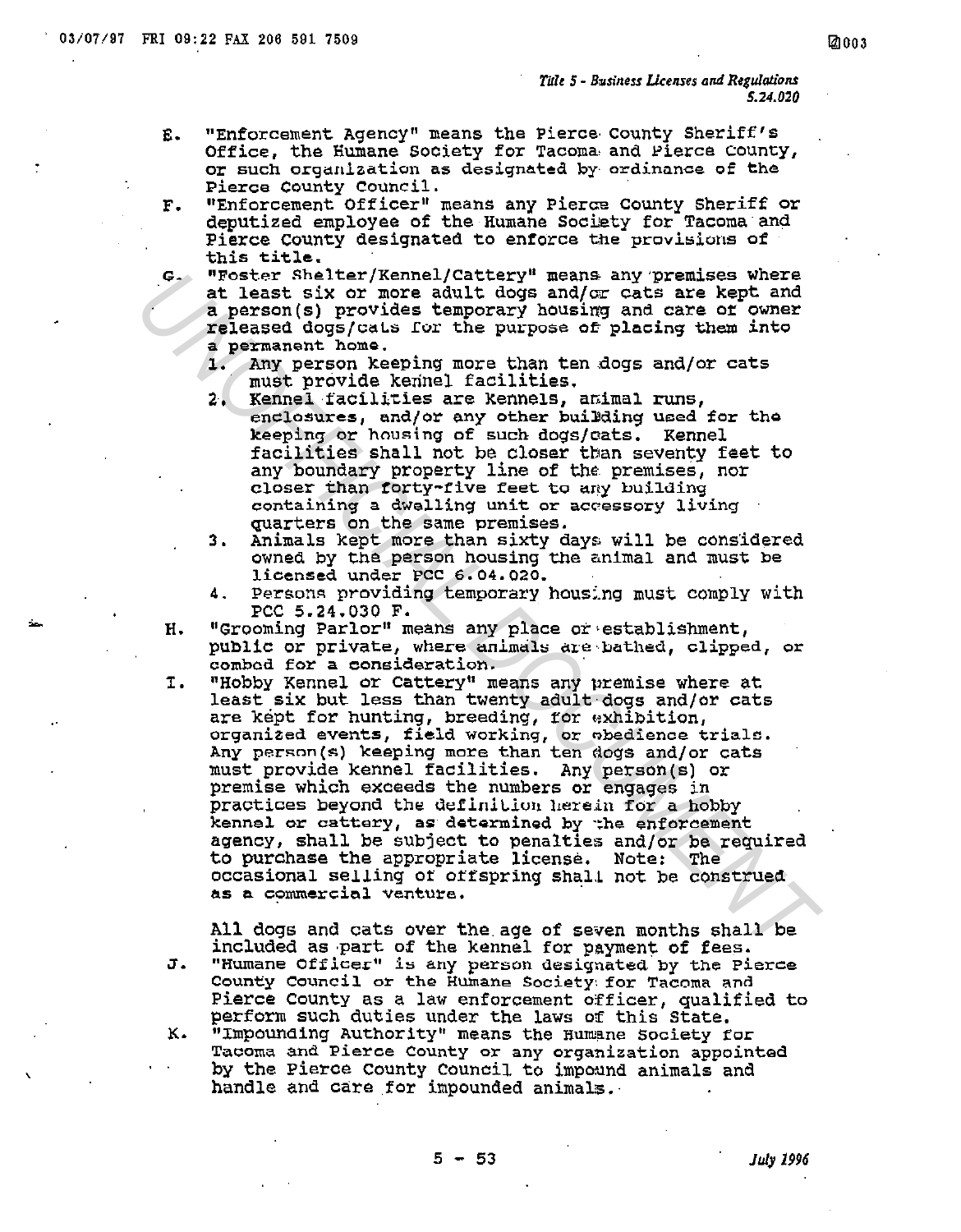## Title 5 - Business Licenses and Regulations 5.24.020

- L. "Jurisdictional Licensing Agent" means:
	- 1. The Humane Society for Tacoma and Pierce County, or
	- 2. Any agency or organization appointed or empowered by the Pierce County Council to register and license dogs and/or cats.
- "Person" means any individual, firm, partnership, и. corporation, or unincorporated association.
- "Pet Shop" means any person or establishment that N. acquires animals (dogs, cats, birds, fish, rodents, reptilians, primates, insects, and any/or all others) bred by others, whether as owner, agent, or on consignment, sells or boards any species of animals and offers to sell such animals to the public.
- O. "Premise" includes a private house or dwelling.
- "Private Kennel/Cattery" means any premise where at P. least six but less than twenty altered adult dogs and/or cats are kept as pets and not used for any other purpose than companionship for their owners. All pets are to be altered.
- "Temporary" as used in this Chapter means less than Q. sixty days.

(Ord. 95-151S § 1 (part), 1996; Ord. 89-142 § 2 (part), 1989)

## 5.24.030 License Requirement.

License Requirements-Generally. It shall be unlawful А. for any person to own, maintain, or have six or more dogs and/or cats, or operate a commercial kennol or cattery, focter shelter/kennel/cattery, hobby kennel, grooming parlor, private kennel/cattery, or pet shop, within the unincorporated areas of Pierce County without an applicable license as provided for by this Chapter.

The Humane Society for Tacoma and Pierce County is designated by the Pierce County Council as the animal control authority and is exempt from the licensing requirements of this Chapter.

A noncommercial kennel with five or fewer dogs or cats must be licensed under PCC 6.04.020 and not under this Chapter.

- Transfer of License. If there is any change in B. ownership of any commercial kennel or sattery, foster shelter/kennel/cattery, hobby kennel, grooming parlor, private kennel/cattery or pet shop, the new owner may have the current permit transferred to his or her name upon the payment of \$75.00 transfer fee and upon the approval of the Humane Society for Tacoma and Pierce County. The transfer will be deemed approved if not rejected within thirty days from the date of the application.
- Grounds for Denial. A permit or license may be denied  $\mathbf{c}$ . for the following causes:
	- Conviction by the applicant of cruelty to animals. 1.
	- $\mathbf{2.}$ Withholding or falsifying any information on the application.

**2004** 

 $\mathcal{L} \subset \mathcal{M}$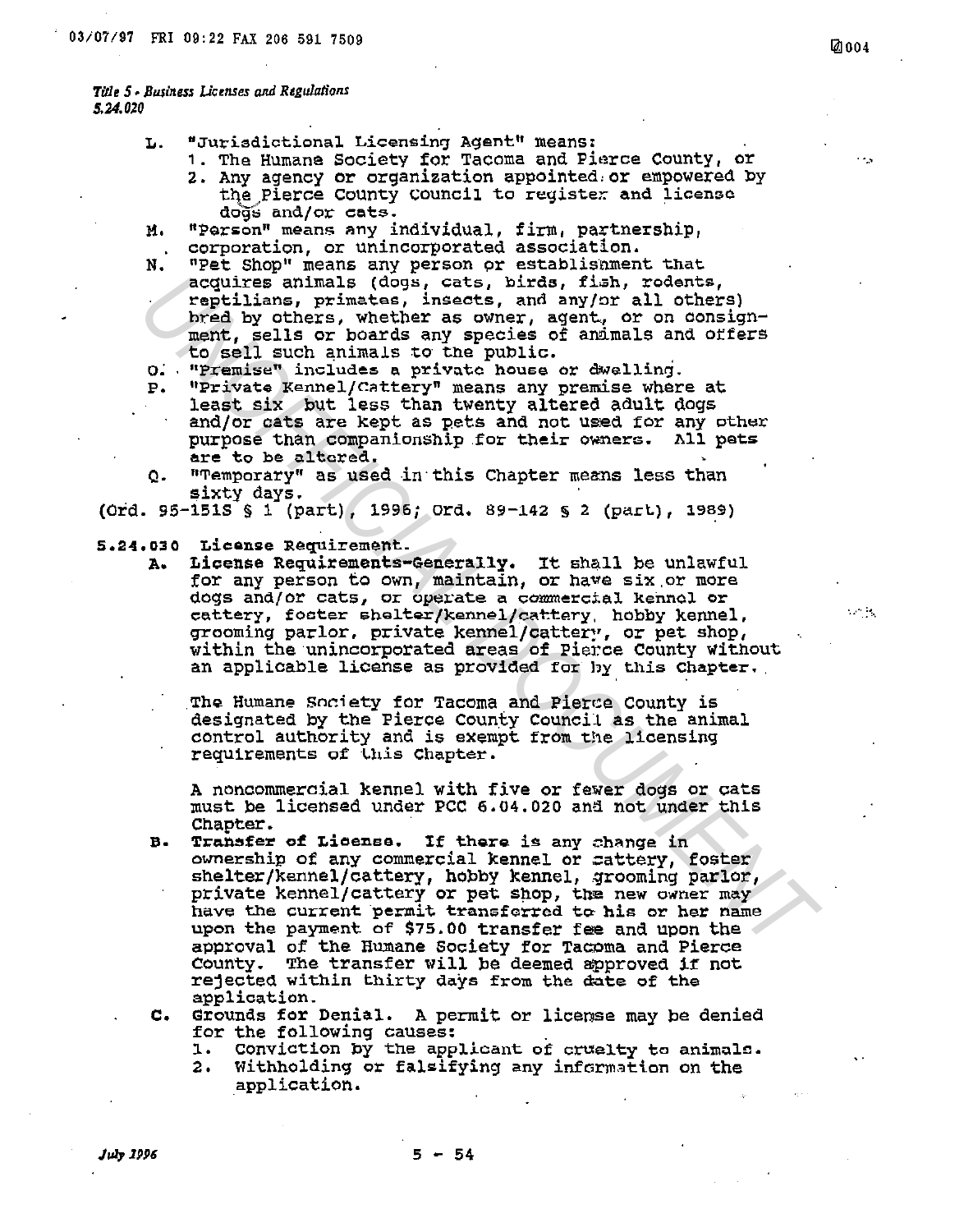- Renewal. Upon compliance with Section 5.24.040 and the  $\mathbf{n}$ . tender of any fees required by Section 5.24.050, the Humane Society for Tacoma and Pierce County shall issue a renewal license, and the applicant for such license shall post such license in a conspicuous place upon the premise. A penalty fee of 100 percent of the license fee shall be assessed if the license application is not submitted by March 31. Payment of this penalty shall not preclude the imposition of penaltics prescribed in Sections 5.24.160 and 5.24.170.
- License Required Information. Every license shall  $\mathbf{E}$ . state on its face the name of the owner and operator of the animal facility, the address, the maximum number of animals which can be kept in the facility at any one time, and the expiration date of the license. The number of animals which can be kept in the facility at any one time shall be determined by the Director or agent of the Humane Society for Tacoma and Pierce County who inspected the premises, and may be modified by the Director from time to time if the facility conditions change. The location of any kennel shall not be changed without prior permission of the Director and such permission will be granted only after appropriate inspections have been conducted.
- Records Duty to Maintain. Every licensed person shall  $\mathbf{r}$ . maintain records for three years (current year and past two years) on dogs and/or cats. Said records shall contain a list of the names and addresses of persons from whom animals are received and to whom animals are sold, traded, given away, or groomed. All animal transactions shall be listed on the records and these records shall be made available for inspection by the Director and/or agent of the Humane Society for Tacoma and Pierce County at all reasonable times for a specific reason.

(Ord. 95-151S § 1 (part), 1996; Ord. 92-26 § 1, 1992; Ord. 89-142 **§ 2 (part), 1989)** 

5.24.040 Application.

- Application-Generally. Application for a permit to A. establish a new license under the provisions of this Chapter may be made at any time.
- Application-Required Information. Any person applying в. for a license as required by this Chapter shall submit to the Humane Society for Tacoma and Pierce County the following information:
	- 1. The name and address of the person(s) owning the facility;
	- 2. The name and address of the person(s) having the supervision of the facility;
	- 3. The address or location of the facility;
	- 4. The maximum number of dogs and/or cats or combination thereof which such facility will contain;
	- 5. The name and address of the person designated by the applicant as agent for the service of legal process or notice:
	- 6. A written statement issued by the Pierce County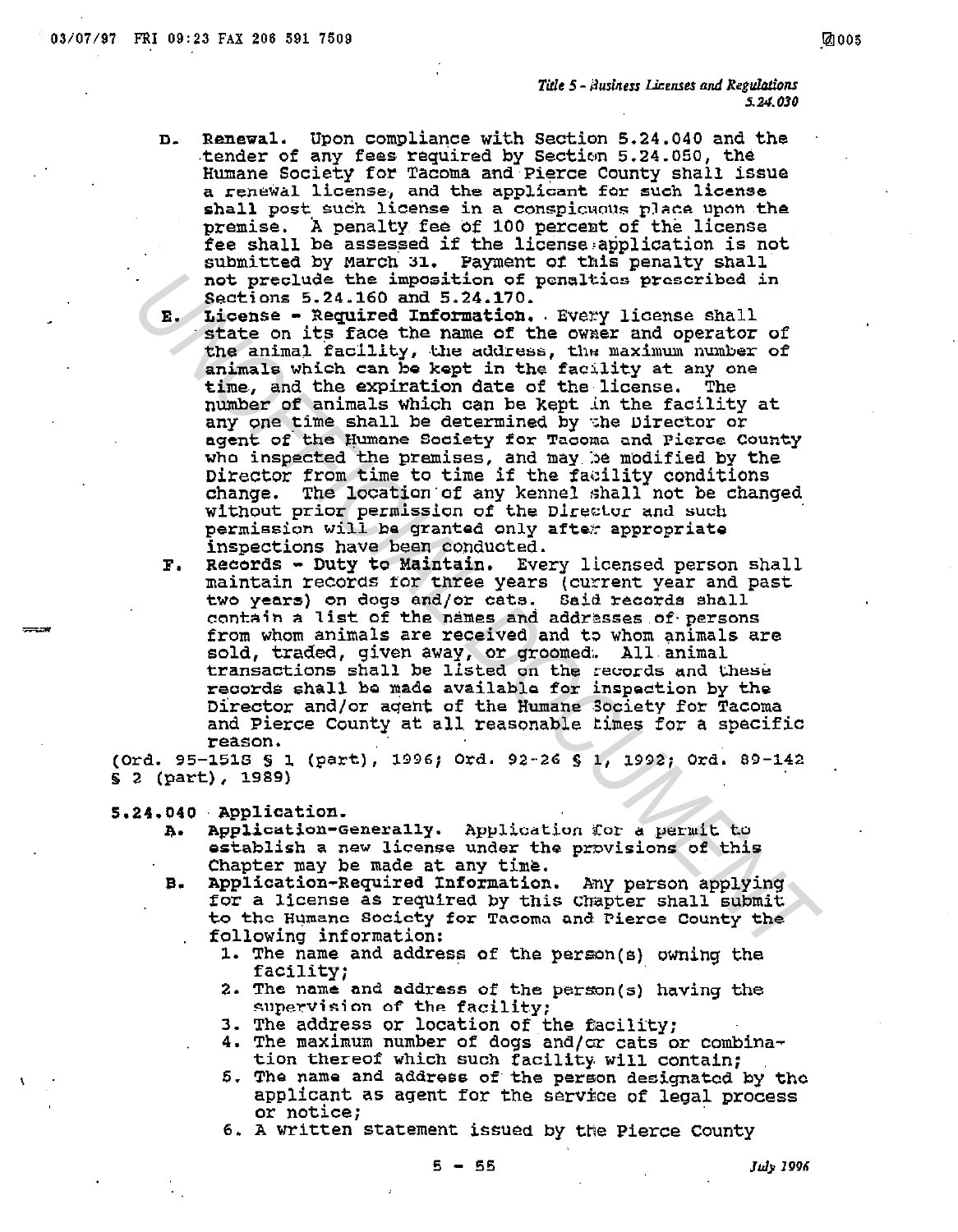Planning Department that such commercial kennel or cattery, foster shelter/kennel/cattery, hobby kennel, grooming parlor, private kennel/cattery, or pot shop is in compliance with applicable zoning codes of Pierce County;

- 7. A statement by the applicant giving permission for inspection of the facilities at any reasonable time;
- 8. A statement or permit from the Tacoma-Pierce County Health Department to insure that adequate provisions for sanitary facilities can be provided:
- 9. If the applicant is a pet store, a list of all species of animals; i.e., dogs, cate, birds,<br>reptiles, primates, insects, fish, rodents, and any/or all others, that are to be sold;
- 10. The name and address of the licensed veterinarian who cares for the applicant's sick or injured animals.

(Ord. 95-151S § 1 (part), 1996; Ord. 89-142 § 2 (part), 1989)

5.24.050 Fees.

The application for a commercial kennel or cattery, fester shelter/kennel/cattery, hobby kennel, grooming parlor, private kennel/cattery or pet shop license as required by this Chapter shall be accompanied by a fee as follows:

| \$75.00 for the first 50<br>dogs, plus \$1.00 for each<br>dog and/or cat over 50 |
|----------------------------------------------------------------------------------|
| \$75.00                                                                          |
| \$75.00                                                                          |
| \$50.00 additional                                                               |
| \$75.00                                                                          |
| \$175.00                                                                         |
| \$75.00                                                                          |
|                                                                                  |

Any person who has a change in the category under which a permit was issued shall be subject to reclassification and an appropriate adjustment of the permit fee.

If the license is denied, no part of the application fee shall be refunded to the applicant.

(Ord. 95-151S § 1 (part), 1996; Ord. 89-142 § 3 (part), 1989)

5.24.060 License.

Upon compliance with Section 5.24.040 and the tender of any fees as required by Section 5.24.050, the Humane Society for Tacoma and Pierce County shall issue a license for such commercial kennel or cattery, foster shelter/kennel/cattery,

July 1996

لمدرون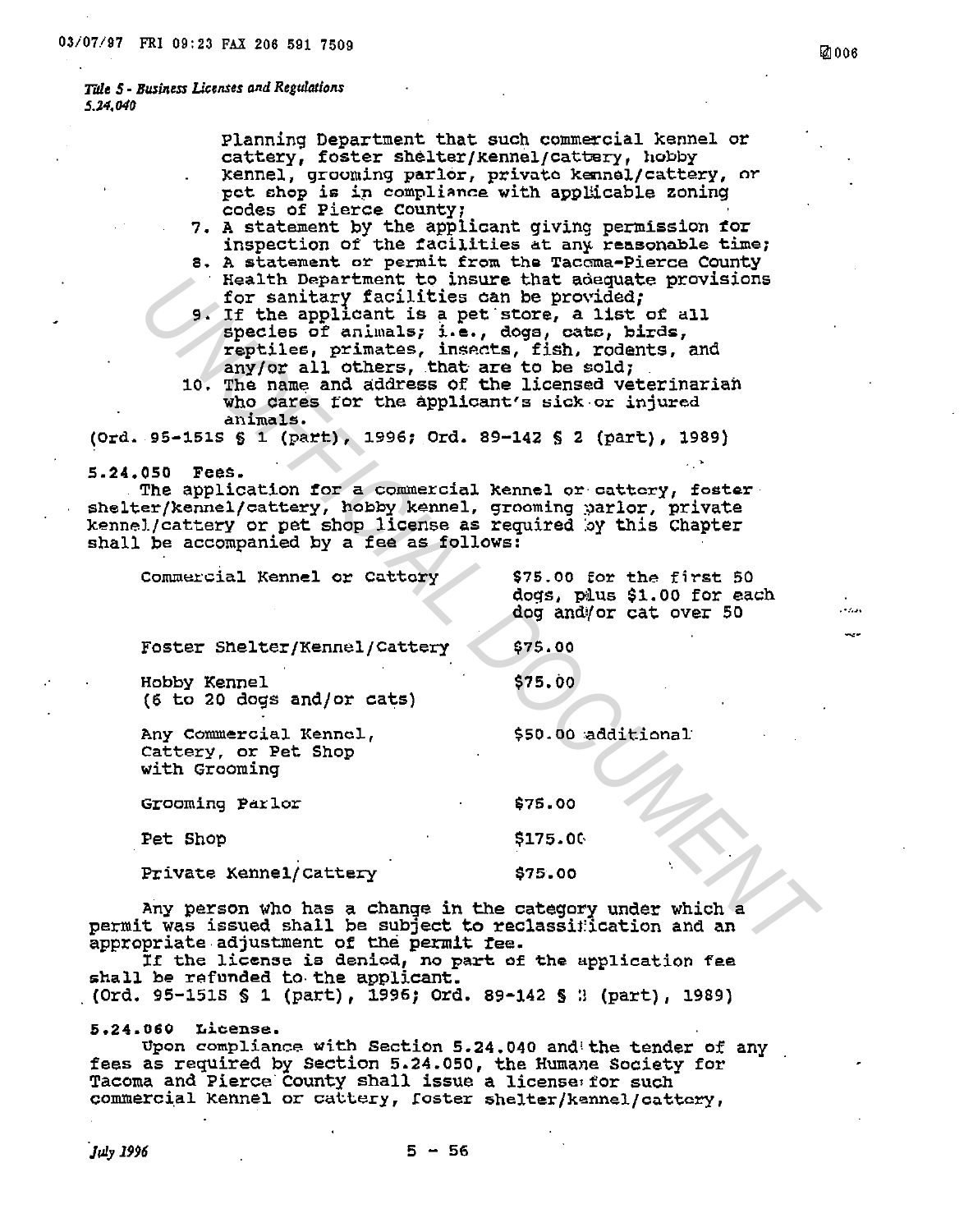hobby kennel, grooming parlor, private kennel/cattery or pet shop.

Duty to Comply. The licensee shall comply with all  $\mathbf{A}_{\bullet}$ standards, rules and requlations set forth in this Chapter throughout the licensing period.

Duty to Post. The licensee shall post such license in a B. conspicuous place upon the premises where such commercial kennel or cattery, foster shelter/kennel/cattery, hobby kennel, grooming parlor,

- private kennel/cattery or pet shop is maintained. Distribution. The Humane Society for Tacoma and Pierce c. County Will distribute each license to the following agencies:
	- $\mathbf{1}$ . Office of Fire Prevention and Arson Control.
	- 2. Pierce County Building Inspection Department.
	- 3. Pierce County Planning and Dand County.<br>4. The Humane Society for Tacoma and Pierce County. Pierce County Planning and Land Services Department.
	-
	-

(Ord. 95-151S § 1 (part), 1996; Ord. 89-142 § 2 (part), 1989)

- $5.24.070$  Director Power & Duties.
	- The Humane Society for Tacoma and Pierce County shall A. promulgate such standards, rules, and regulations as are necessary for the operation of this Chapter. These standards, rules, and requiations shall be developed in conjunction with one representative from each group covered under this Chapter and a representative from Departments listed in Section 5.24.060 C. These standards, rules, and requlations shall be updated at least annually and shall include but are not limited to the following:
		- Sanitation and safety requlations;  $1.$
		- 2. Minimum standards for food and water;
		- 3. Standards for facility construction and maintenance;
		- Classification and separation of animals; 4.
		- Requirements for veterinarian care;  $5.$
		- Pet license tag requirements. 6.
	- $\mathbf{B}$ . A copy of the standards, rules, and requistions promulgated by the Director shall be furnished to each applicant for a license or license renewal.
	- $\mathbf{c}$ . Initial application for any of the licenses covered under this Chapter shall be provisional and will be issued after the applicant complies with these regulations and any rules and regulations that may subsequently be formulated. The applicant must be in total compliance with the rules and regulations at the end of six months or within a correction time schedule for compliance with this Chapter.

(Ord. 95-1518 § 1 (part), 1996; Ord. 89-142 § 2 (part), 1989)

5.24.080 Advertising Limitations.

No hobby kennel or private kennel/cattery shail have signs, displays, or other visual representation advertising animals for sale or breeding. (Ord. 95-1515 § 1 (part), 1996; Ord. 89-142 § 2 (part), 1989)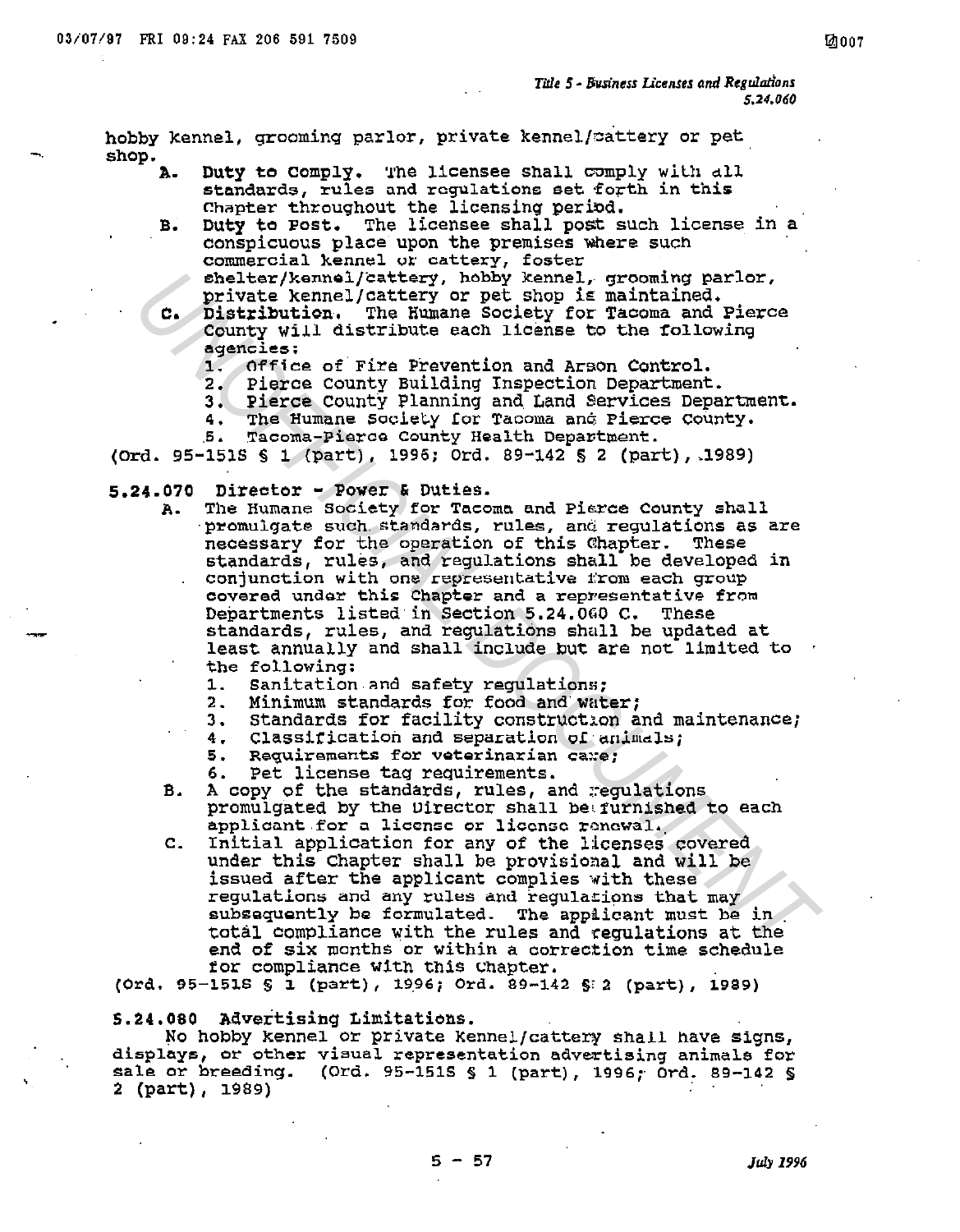# 5.24.090 License Expiration.

Each license issued under the authority and provisions of this Chapter shall expire on December 31 of the year of issuance. (Ord. 89-142 § 2 (part), 1989)

### 5.24.100 License Renewal.

All license renewals shall be processed in the same manner as the original application except that a written statement from the Picroe County Planning and Land Services Department and the Tacoma-Pierce County Health Department, as required in Sections 5.24.040 B.6. and 8. will not be required. (Ord. 95-151S § 1 (part), 1996; Ord. 89-142 § 2 (part), 1989)

#### License Suspension and Revocation.  $5.24.110$

Any license issued for commercial kennel or cattery, foster shelter/kennel/cattery, hobby kennel, grooming parlor, private kennel/cattery or pet shop under the provisions of this Chapter shall be subject to suspension or revocation if the Humane Society for Tacoma and Pierce County determines that such commercial kennel or cattery, foster shelter/kennel/cattery, hobby kennel, grooming parlor, private kennel/wattery or pet shop is being operated in violation of this Chapter, but only after a fair and impartial hearing before the Hearing Examiner. (Ord. 95-151S § 1 (part); 1996; Ord. 89-142 § 2 (part), 1989)

# 5.24.120 Appeal of License Suspension or Revocation.

Within thirty days after the hearing, as provided in Section 5.24.110, the Hearing Examiner shall notify the applicant or the holder of the license, in writing, of the determination and the reasons therefor. The sole method of judicial review from a decision of the Picroo County Hearing Examiner shall be before the Superior Court for Pierce County. Notice of appeal shall be filed with the Clerk of the Court within ten days of the action or decision by which a person is aggrieved.

Any person whose license or permit is revoked shall, within thirty days thereafter, humanely dispose of all animals owned, kept, or harbored by such person, or be sold, or given away, and no part of the permit or license fee shall be refunded. (Ord. 95-151S § 1 (part), 1996; Ord. 89-142 § 2 (part), 1989)

### 5.24.130 Inspection.

It shall be a condition of the issuance of any permit or license that the licensing authority be permitted to inspect all animals, and the premises where animals are kept, at reasonable intervals to protect the health and safety of the animals and of the community. If permission for such inspection is refused, the permit or license of the refusing owner may be revoked.

An enforcement officer shall have the authority to enter the premises if a permit or license holder is keeping animals in his/her own residence. (Ord. 89-142 § 2 (part), 1989)

## 5.24.140 Impoundment.

An enforcement officer may impound any animal that is disabled or diseased because of neglect, abuse, or improper care, or whose condition constitutes a threat or danger to the public health or safety.  $(0rd. 89-142 \t{5} 2 (part). 19e9)$